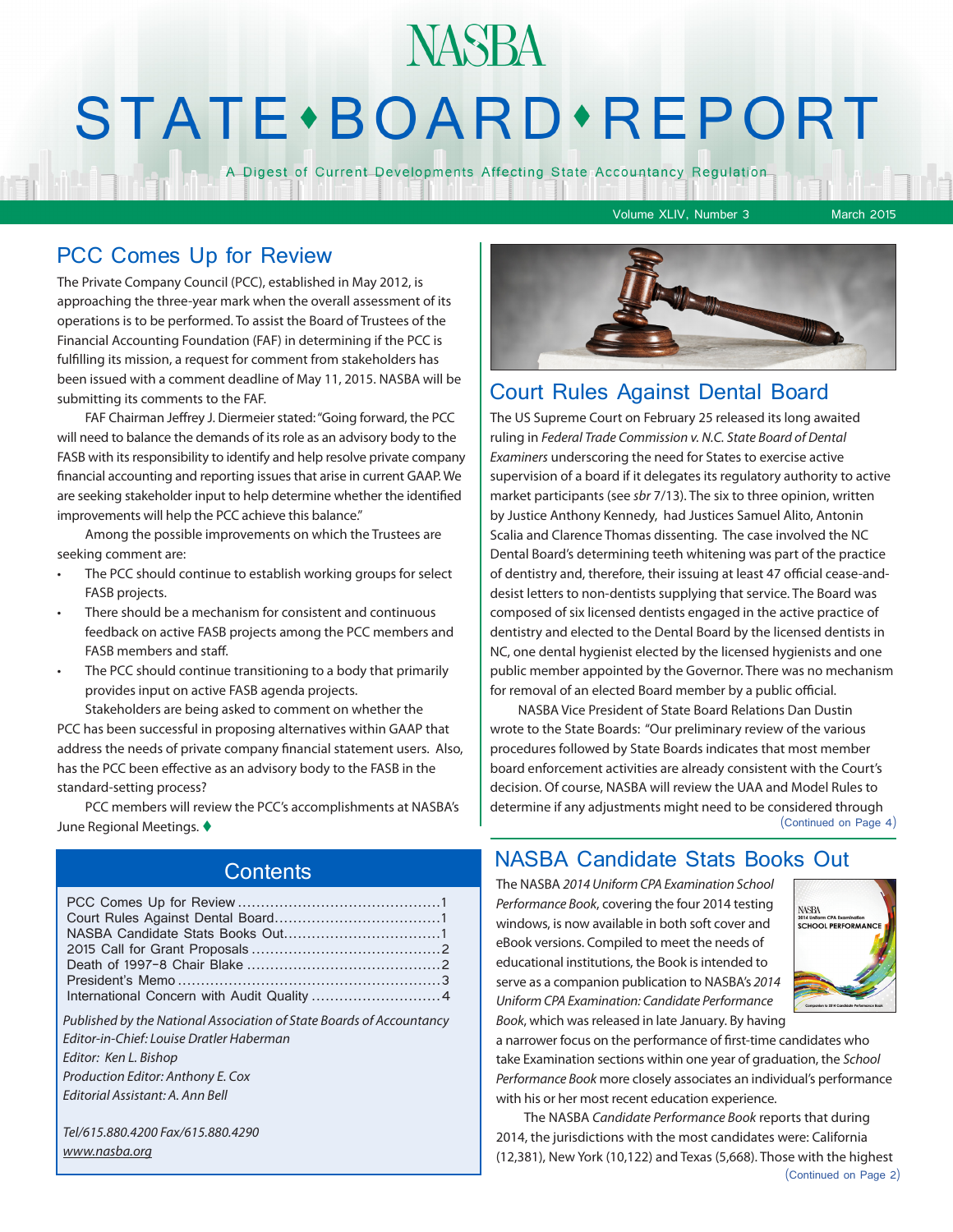#### Ranking of Institutions by Pass Rate: **First-Time, All Programs**

Includes 776 institutions with 10 or more reported candidates

| <b>Rank</b>  | <b>State</b> | <b>Institution (FICE)</b>    | <b>Candidates</b><br><b>Total</b> | <b>Sections</b><br><b>Total</b> | Percent<br><b>Pass</b> | Average<br><b>Score</b> |
|--------------|--------------|------------------------------|-----------------------------------|---------------------------------|------------------------|-------------------------|
| $\mathbf{1}$ | PA           | <b>UNIV PA (3378)</b>        | 20                                | 39                              | 89.7%                  | 84.0                    |
| 2            | WI           | UNIV WI MADISON (3895)       | 187                               | 553                             | 87.3%                  | 84.4                    |
| 3            | NC.          | WAKE FOREST UNIV (2978)      | 79                                | 281                             | 86.8%                  | 84.2                    |
| 4            | GA           | <b>UNIV GA (1598)</b>        | 243                               | 567                             | 86.2%                  | 82.7                    |
| 5            | VA           | WASHINGTON & LEE UNIV (3768) | 20                                | 52                              | 84.6%                  | 84.4                    |
| 6            | VA           | <b>UNIV VA (3745)</b>        | 98                                | 246                             | 84.6%                  | 83.5                    |
| 7            | UT           | BRIGHAM YOUNG UNIV (3670)    | 268                               | 673                             | 84.0%                  | 83.6                    |
| 8            | FL.          | <b>UNIV FL (1535)</b>        | 120                               | 274                             | 82.9%                  | 82.6                    |
| 9            | ΤN           | UNIV TN KNOXVILLE (3530)     | 134                               | 326                             | 82.8%                  | 81.8                    |
| 10           | TX           | UNIV TX AUSTIN (3658)        | 413                               | 1,092                           | 82.8%                  | 82.0                    |

Reprinted with permission from the NASBA 2014 Uniform CPA Examination Candidate Performance report.

pass rate during 2014 were: Utah (62.3%), Wisconsin (58.8%) and South Dakota (58.3%). According to NASBA's figures, there were 91,384 candidates who took the Uniform CPA Examination (of which 39,798 were new candidates) with 25,643 passing their fourth section of the Uniform CPA Examination.

directly from the State Boards of Accountancy's submission of **19 MO DIA COLLUMBIA (25) 163 ACCOUN** On account eligible candidates' information into NASBA's Gateway System and then analyzed and assembled by Editor Matthew Wilkins and Contributing Editors Greg Gaynor and Mark M. Ulrich.

The *School Performance Book* can help track variables such candidates' Examination performance. as changes to the curriculum and admission criteria. It also clearly and the collection of the 2014 NASBA grants included researche shows a school's comparative performance by region and program and the comparative substitution of the state of the state of the state of the state of the state of the state of the state of the state of the state of the st size. There are detailed school reports which contain four-year **25 OH CENARVILLE UNIVERSITY CONTAINING** trending for several key data points for the 100 top institutions. Schools that seek custom reporting beyond what is found in publication can contact CPB@nasba.org for additional information.

Professor Mark M. Ulrich writes, "St. John's [University] has benefitted greatly from the excellent work of NASBA, especially and the context of Directors.<br>Crant proposals must be submitted electronically through through the custom pass rate reports, which allow a university to and proposal must be submitted electronically<br>30 architecture on the United States on April  $\frac{3}{2}$  look at pass rates in much greater detail than what is published in  $\frac{3}{2}$  More details on proposal submission can be found on www.pa the candidate performance books. St. John's has also participated **College College Control (1270) 26 61 76.1** COL in data collaboration sessions with NASBA and other universities  $\Box$  Death of 1997-8 Chair Blake and hosted a data collaboration session at its Manhattan campus in July 2014. St. John's and NASBA, along with Notre Dame University and the AACSB, also participated in a joint presentation regarding CPA Exam data and using pass rate results to support assurance and passurance and past president of the Arizo of learning for accreditation purposes at the AACSB annual and the Maria Court of the Arizona Technology Develop accreditation conference in September 2014." 38 MN HAMLINE UNIV (2354) 11 35 74.3% 77.2 ed a data collaboration session at its Manhattan campus in the state of the death in November of . St. John's and NASBA, along with Notre Dame University Research MASBA Chair 1997-8 Sarah G. Blake, CPA (AZ). A long-

Soft cover copies are priced at \$150 each for the 2014 Uniform **Sarah Blake** and CPF Committees. She was a member of t *CPA Examination Candidate Performance Book* and \$250 for the *2014 Uniform CPA Examination School Performance Book*. They are also available in eBook format at \$100 for *Candidate Performance* and \$200 for *School Performance*. Orders may be placed through www. nasbareport.com. ♦

#### Candidate Stats Books (Continued From Page 1) | 2015 Call for Grant Proposals 2015 Call for Grant Proposals

Background data for these publications was obtained **Example 2** Protect the public. Some suggested topics include: the impa divided to the Discourse Daminus of the Egony<br>Through April 13, 2015, NASBA will be accepting grant proposals for accounting education research projects. Faculty and post-doctoral<br>Research projects. Faculty and post-doctoral ndidates who took the Uniform CPA Examination (of **the searchers in U.S. academic institutions are encouraged to submit** 798 were new candidates) with 25.643 passing their proposals for research in educational issues impacting the public ction of the Uniform CPA Examination. **Example 17 Conserverse Conserversion** and the Boards of Accountancy's charge to andidates information filto typiscal collections of successful Uniform CPA Examination 21 and assembled by Editor Matthew Change and Candidates; and variables in accounting programs that impact protect the public. Some suggested topics include: the impact of on-line and massive open online courses (MOOC) on accounting education; the effectiveness of non-traditional teaching and delivery candidates' Examination performance.

for several key data points for the 100 top institutions.  $\vert$  to \$25,000 for one-year research projects will be awarded. The NASBA nat seek custom reporting beyond what is found in **Education Committee, chaired by Dr. Robert J. Cochran (VA)**, will be rican contact crib in abandong for additional information. Previewing the proposals and making their recommendations to the Recipients of the 2014 NASBA grants included researchers from Santa Clara University, Kansas State University, Florida State University and Western Illinois University. Grant recipients for this year will be announced in May. For 2015, a maximum of three grants totaling up NASBA Board of Directors.

> Grant proposals must be submitted electronically through grantproposal@nasba.org by 11:59 p.m. (Central Time) on April 13, 2015. More details on proposal submission can be found on www.nasba.org.  $\blacklozenge$

#### Death of 1997-8 Chair Blake



time member and past president of the Arizona State Board of Accountancy, Ms. Blake was the first woman president of the Arizona Technology Development Corporation and was active in NASBA's Technology and CPE Committees. She was a member of the

*ination Candidate Performance Book* and \$250 for the 2014 **Accounting Education Change Commission.** At NASBA's Annual Meeting in 1996 she advised the Boards that electronic cross-border practice had arrived: "The changes that are occurring are just the beginning. Smart systems are going to make things more interesting – and more difficult to regulate." $\blacklozenge$ 

فاستناقها أنمين أتستأ وفاستنا فانتشأ أنميت أتلمس أمفاست تعنينا أنمين أتستنا وأستنا أنفير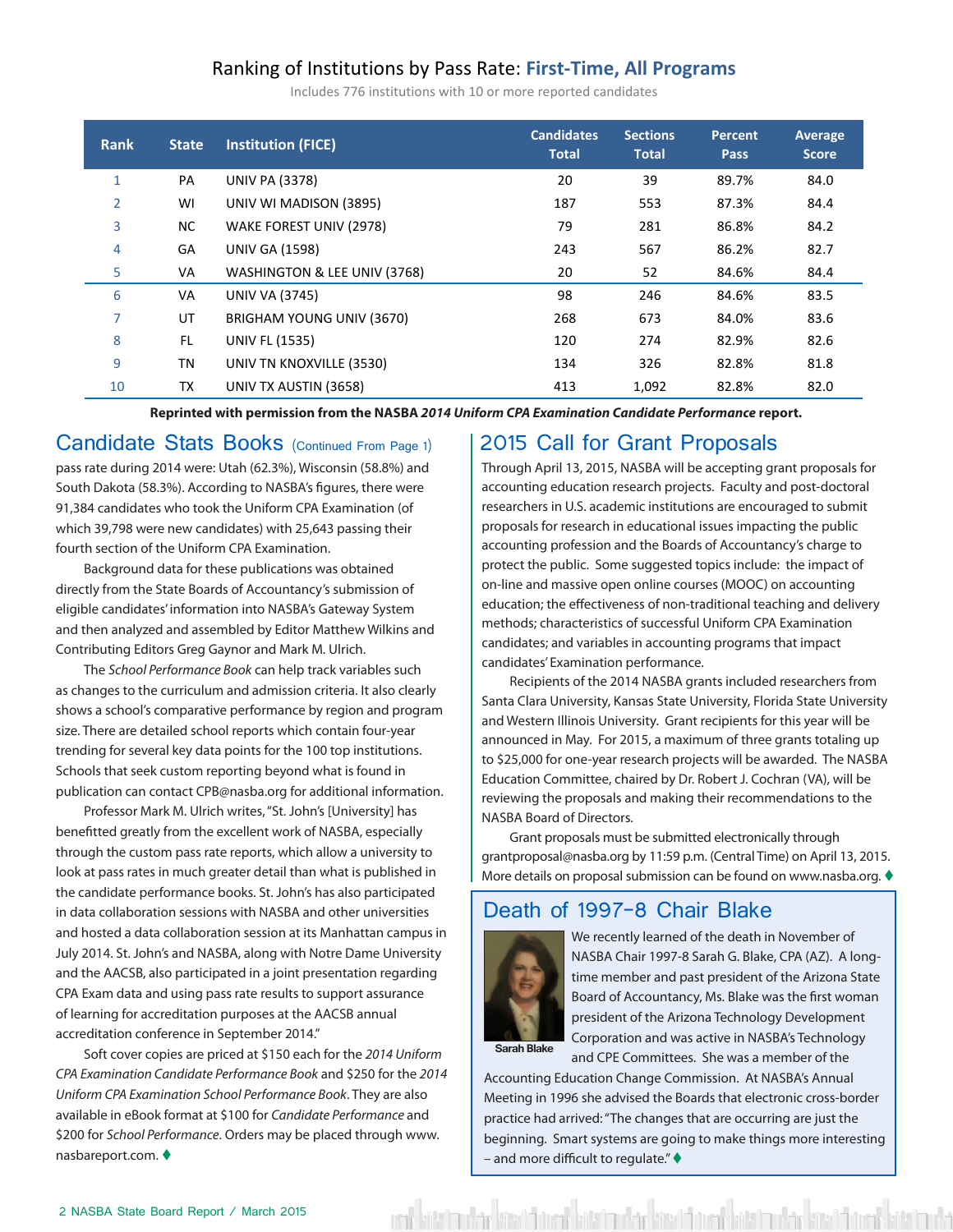# PRESIDENT'S MEMO

## **Changing Our International Thinking**

For many years most Boards of Accountancy have recognized non-U.S. accountants using the Mutual Recognition Agreements (MRAs) developed by the NASBA/AICPA International Qualifications Appraisal Board (IQAB). These accountants hold professional designations which IQAB has determined have similar requirements to those for being a licensed CPA, as outlined in the Uniform Accountancy Act.

It is likely that since adopting the MRAs your state has not seen an applicant from any of the MRA countries other than Canada. The lack of applicants from MRA countries should not be misconstrued as indicating that there is no interest from international accountants in becoming licensed CPAs. There is pent up interest among other countries' professionals, but even if their requirements are as rigorous as those for the U.S. CPA, their professional or regulatory bodies may not be able to reach an agreement with IQAB that would provide for mutual recognition of U.S. CPAs.

The current MRA guidelines do not allow for granting a CPA to a professional from a country that has additional requirements for registered auditors. As an example, consider a country that has a large number of well-educated accountants who would like to have practice privileges in the U.S., but because their country requires six years of attest experience before they are granted audit practice privileges, the certifying entities will not accept U.S. CPAs under an MRA,



**Ken L. Bishop President & CEO**

as a CPA may only have one year of non-attest experience. Without an MRA, an accountant from that country would have to file an initial application for licensure, be individually evaluated, and ultimately sit for all four parts of the Uniform CPA Examination. Under an MRA, the international accountant would come to the Board with an acknowledged credential and would only need to take and pass the one-part IQEX.

For several years there have been discussions between the AICPA and NASBA about this issue. We have heard from firms across the country regarding their desire to have recognized as CPAs the foreign accountants they have hired. Recently, the leadership of AICPA and NASBA have asked IQAB to develop a different approach for identifying and accepting qualified international accountants from countries where a mutual recognition agreement is not in place. For lack of a better term, we are calling this process the "Licensed Professional's International Pathway" (LPIP), a unilateral approach to recognition.

Recently, NASBA Chair Walter Davenport and I attended the annual meeting of the Association of Chartered Accountants in the U.S. (ACAUS). We have been meeting with ACAUS leadership for several years. Through that organization we have ascertained that thousands of international accountants are living and working in the U.S. in accounting firms and private industry. In our discussions we have concluded that many of these individuals would seek state licensure if there were a process available to them that would recognize their credential coupled with years of professional experience.

NASBA is considering how we can leverage the expertise we have developed within the NASBA International Evaluation Services to assist IQAB in its processes. In reaching out to some State Board Members and Executive Directors, we have been encouraged to consider the unilateral approach as an opportunity for enhancing public protection. There is still a lot of work to be done before this pathway becomes a reality. As we are taking some substantial steps, and per leadership's promise of transparency, we want you to be aware that we are considering something new. Like most initiatives supported by NASBA, this effort will be spearheaded by State Board volunteers. NASBA Director-at-Large Telford Lodden (IA), who serves as Chair of NASBA/AICPA IQAB, will be leading this program.

Just as State Boards individually adopt MRAs, individual states will determine whether they will accept the LPIP applicants for licensure. We have recently spoken about how State Boards and NASBA need to react to what is increasingly becoming a global economy. We have a growing population of CPAs located outside the U.S. and a significant population of experienced international accountants located here in the U.S. who are actively integrated into business and accounting. We will be better prepared for both by changing our international thinking.

*Semper ad meliora (Always toward better things).*

Zen L. Bohop

*— Ken L. Bishop President & CEO*



sh mfetisi İmar Eferik och mfetisi İmar Eferik och mfetisi İmar Eferik och mfetisi İma